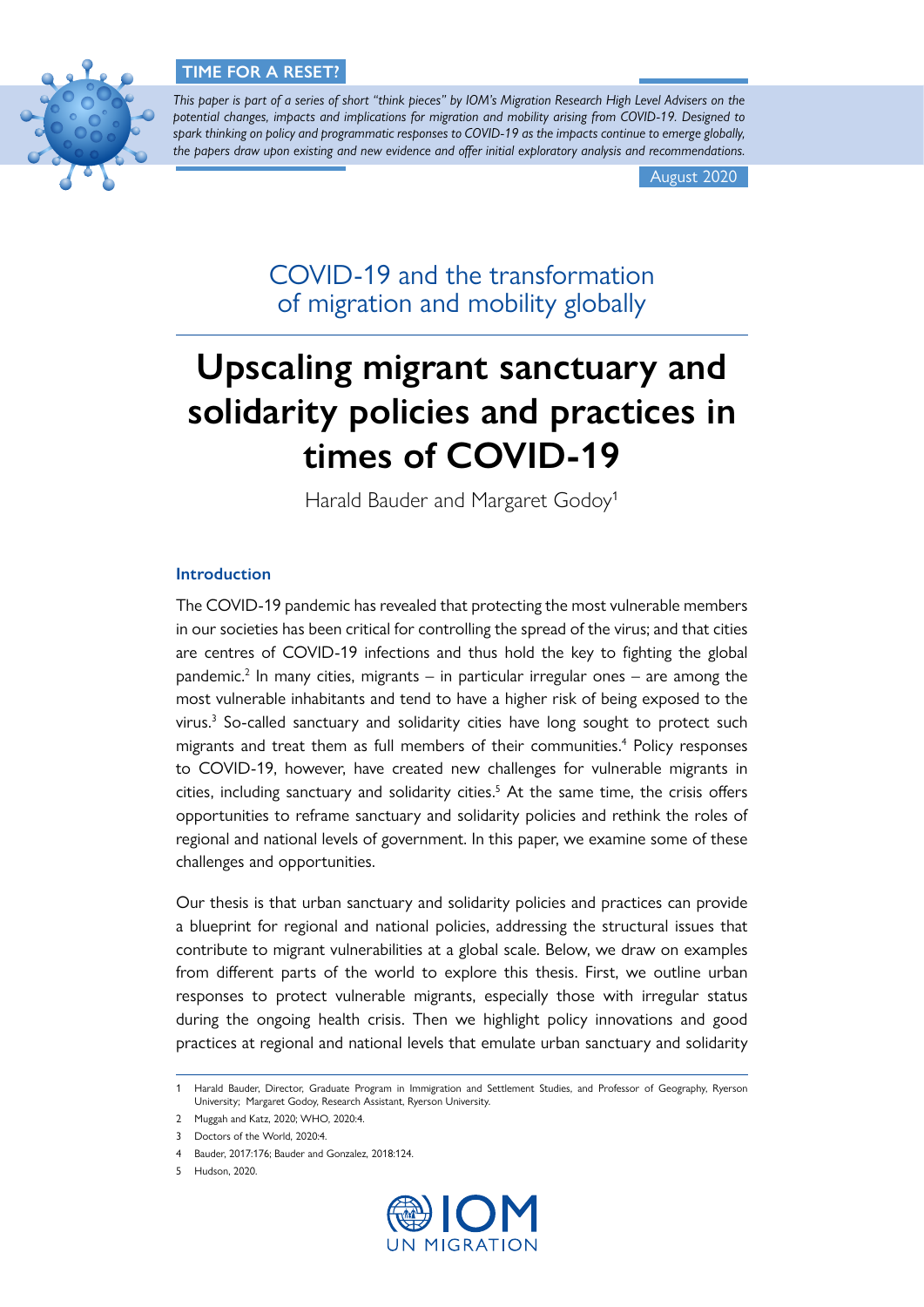

**PAGE 2**

policies and practices. In conclusion, we draw attention to the policy opportunities emerging from the crisis.

Conducting research during the COVID-19 crisis has presented conceptual and methodological challenges. Given the rapidly changing nature of this pandemic, we found it difficult to obtain reliable and systematic data. Instead, we are relying on examples we found primarily in publicly available online sources. In addition, the evolving and sometimes inconsistent government responses to the pandemic led us to revise our thesis as we were writing. The current paper should therefore be viewed as preliminary, subject to future verification and further exploration.

# **Urban migrant sanctuary and solidarity during the COVID-19 pandemic**

Sanctuary and solidarity cities have for decades been responsive to the challenges of their most vulnerable populations, in particular irregular migrants. While there is no universal definition of what constitutes a sanctuary or solidarity city, there are overarching common strategies that these cities pursue.<sup>6</sup> Sanctuary and solidarity cities reimagine the urban space as one of co-belonging for all inhabitants. Urban sanctuary and solidarity policies and practices ensure the inclusion of irregular migrants who live, work and contribute to the local community, and who should also have access to essential municipal services related to public health, emergency assistance, shelters, food banks, police services etc., while being protected from national immigration enforcement authorities.<sup>7</sup> In addition, sanctuary and solidarity cities actively combat xenophobic attitudes and seek to rescript negative migrant discourses to highlight diversity and migrant inclusion.

The right to health is guaranteed by international human rights law and affirmed by the United Nations' [Global Compact for Safe, Orderly and Regular Migration](https://www.un.org/en/ga/search/view_doc.asp?symbol=A/RES/73/195). <sup>8</sup> However, in many countries around the world, public health-care services are either limited or completely inaccessible for irregular migrants. Sanctuary and solidarity cities seek to make municipal health services available to irregular migrants. During the COVID-19 pandemic, universal access to health care has been crucial to flattening the curve in many cities. The largest public health-care system in the USA, New York City Health + Hospitals, has offered free COVID-19 testing and care for all, regardless of legal status.<sup>9</sup> In Portugal, the Lisbon Central Cluster of Health Centres has worked closely with volunteers and the Aga Khan Foundation to translate public health leaflets into Bengali, Hindi, Nepali and Urdu,<sup>10</sup> while audio versions have been uploaded to YouTube to reach wider audiences.

<sup>6</sup> Bauder and Gonzalez, 2018:130.

<sup>7</sup> Hudson et al., 2017:2.

<sup>8</sup> UN General Assembly, 2018:24.

<sup>9</sup> Ríos, 2020.

<sup>10</sup> James, 2020.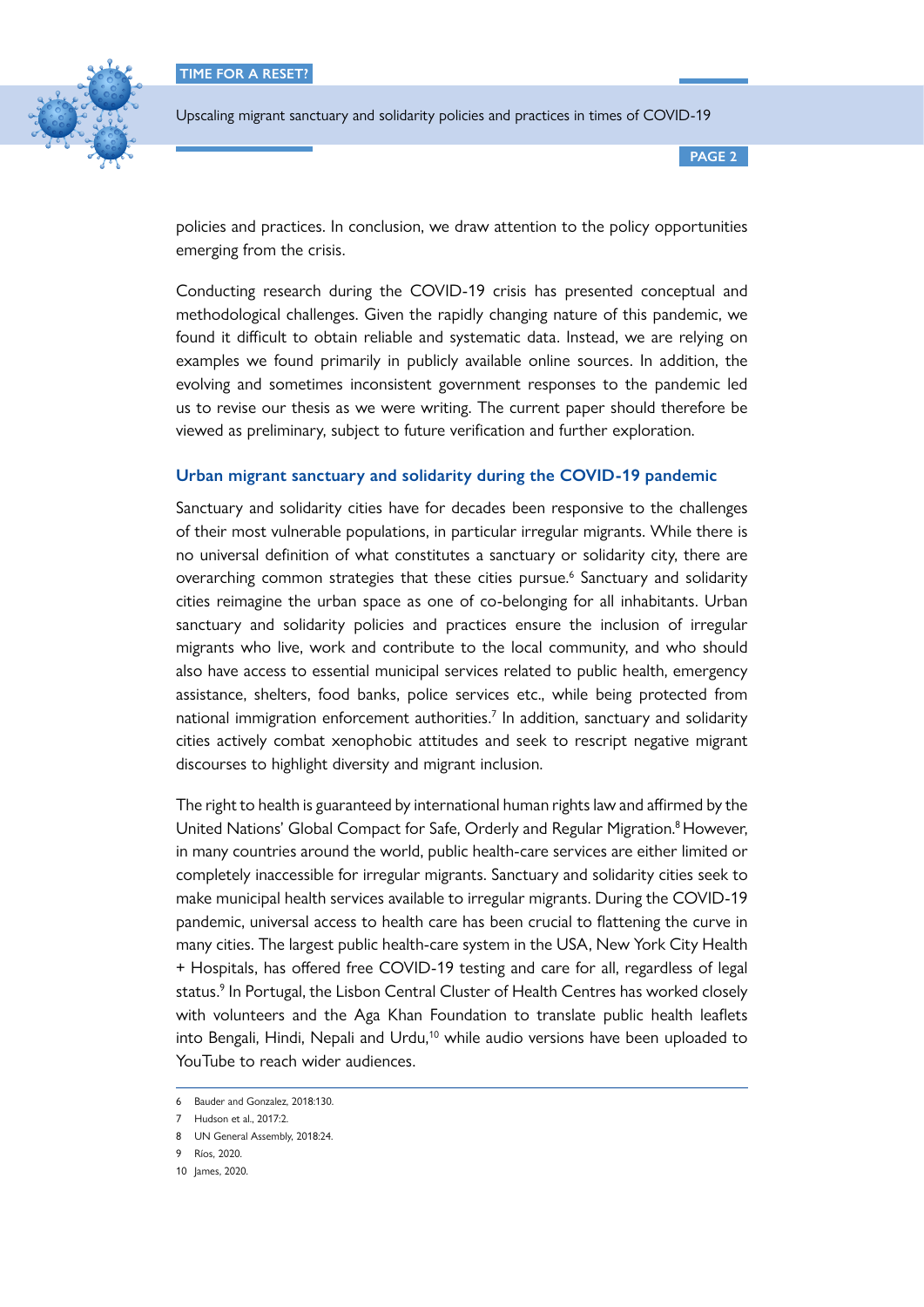

**PAGE 3**

Employment loss has been another devastating outcome of the responses to COVID-19 around the world. The International Labour Organization projects that 1.6 billion workers in the informal economy risk losing their livelihoods as a result of COVID-19.<sup>11</sup> In response, the United States cities of Minneapolis and Washington, D.C. are providing emergency relief funds to irregular migrants who are otherwise excluded from government financial assistance and unemployment benefits.<sup>12</sup> Other cities are coming up with creative initiatives to extend inkind emergency assistance to migrants in vulnerable situations. In Colombia, the municipality of Bogotá, home to many thousands of irregular Venezuelan migrants,<sup>13</sup> is working to ensure that irregular migrants will benefit from the city's emergency relief fund, Bogotá Solidaria en Casa (Bogotá Solidarity at Home). While regular residents received cash transfers directly from the fund, migrants not registered for social assistance can receive in-kind assistance in the format of meals, groceries, and essential supply kits.<sup>14</sup> In Brazil, São Paulo reaffirmed municipal legislation that ensures the same rights for all residents regardless of legal status, and that also opposes xenophobia and discrimination.15

Official calls to stay at home and self-isolate have led to increasing domestic violence worldwide.16 Migrant women with irregular status who are fleeing domestic violence are often turned away from shelters because they do not qualify for public benefits, and they may not go to the police to report domestic violence for fear of deportation. Sanctuary-city policies have mitigated these fears. A recent United States study reports that sanctuary-city policies have contributed to reducing domestic violence by up to 62 per cent for Hispanic women, because non-status women can report domestic violence to local police without fear of being detained or deported. Sanctuary policies also facilitate financial independence for women, which reduces domestic violence.<sup>17</sup>

Sanctuary and solidarity cities have offered critical solutions to many challenges related to COVID-19 that are compounded in urban areas, where many migrants in vulnerable and irregular situations live.<sup>18</sup> However, these solutions also require the cooperation of other levels of government.

<sup>11</sup> ILO, 2020a:1, 2020b.

<sup>12</sup> Nesterak, 2020; Lang, 2020.

<sup>13</sup> GIFMM, 2018; R4V, 2020:1.

<sup>14</sup> Carranza, 2020.

<sup>15</sup> Governo do Estado de São Paulo, 2020.

<sup>16</sup> Taub, 2020; *NBC News*, 2020.

<sup>17</sup> Amuedo-Dorantes and Deza, 2020:11.

<sup>18</sup> Migration Data Portal, 2020.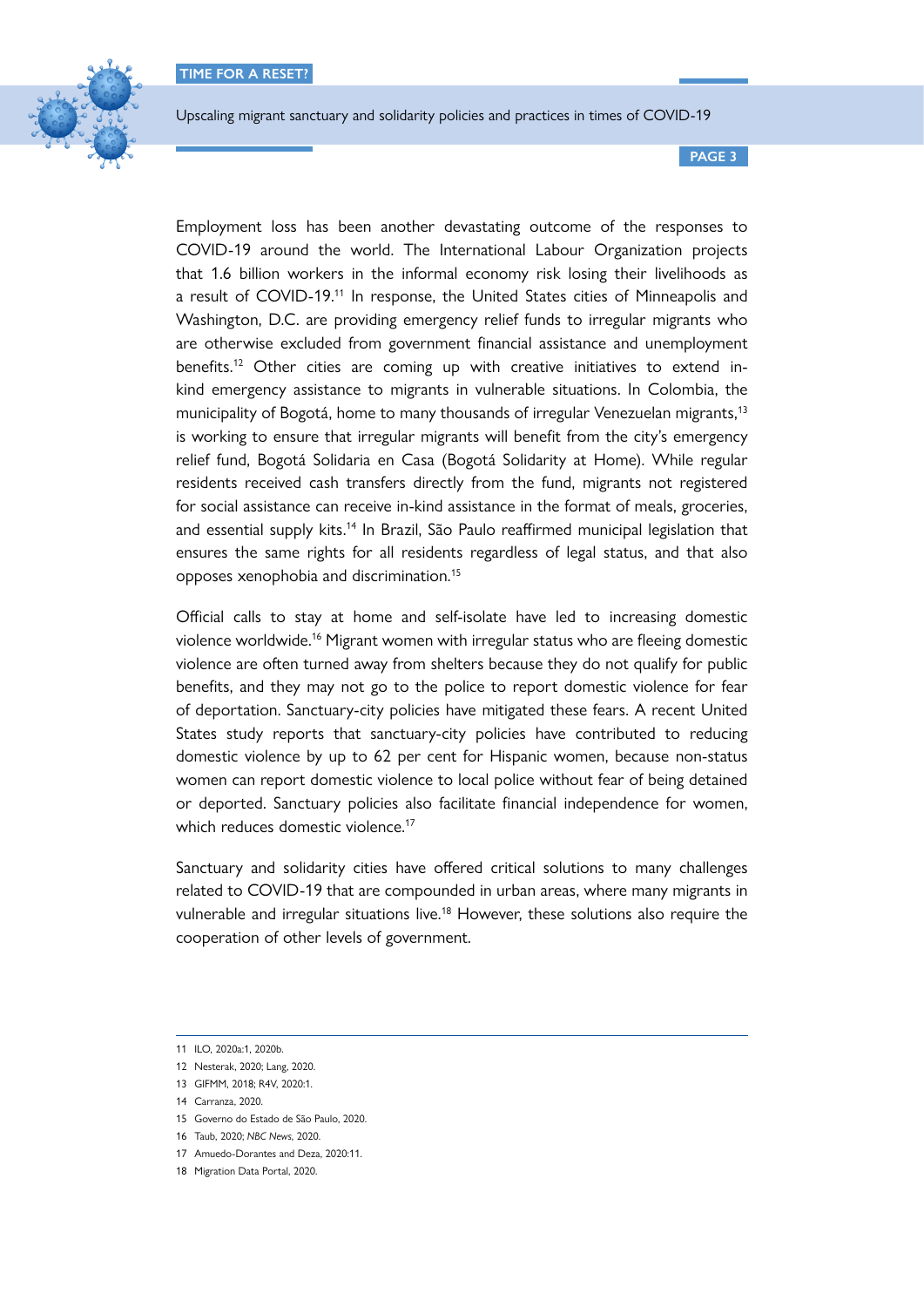

**PAGE 4**

# **Upscaling migrant sanctuary and solidarity**

Proponents of sanctuary and solidarity cities have long argued that providing access to services for irregular migrants benefits everyone. From a health-care perspective, for example, providing medical services to non-status children and adults enables them to get vaccinated and thus protects everyone from the spread of disease. Now, other levels of government also seem to be embracing this argument.

In response to the pandemic, the national government in the United Kingdom has made COVID-19 testing and treatment broadly available to everyone at no cost and with no immigration checks.19 This well-intended policy, however, is hampered by a history of "hostile" national policies that ranged from data sharing with the Home Office, immigration checks and charging user fees, which has created lingering mistrust and fear of detention and deportation among irregular migrants.<sup>20</sup> The Republic of Korea, too, has made free testing and COVID-19 treatment widely accessible across the country to all inhabitants, including irregular migrants; $^{21}$  the Justice Ministry of The Republic of Korea declared that immigration status information will not be collected by hospitals or reported to the authorities.<sup>22</sup> Additionally, irregular migrant workers who are receiving COVID-19 treatment are also eligible for partial income support from the government. In Portugal, the Government announced that it would temporarily regularize all migrants and asylum seekers with pending applications and grant them permanent residency status so they can access social welfare benefits and public health care. $^{23}$  Inspired by Portugal, Brazilian activists started a national campaign called "#RegularizaçãoJá" (#RegularizationNow).<sup>24</sup>

Regional-level policies have also made significant advances in this regard. The Government of the Canadian province of Ontario expanded access to health care, hospital services, and some physician services in response to COVID-19 to all uninsured persons, including irregular migrants, although anecdotal evidence suggests that there have been implementation challenges of such policies.<sup>25</sup> Similarly, California, which became a "sanctuary state" in 2018,<sup>26</sup> was the first United States state to allocate dedicated funding to providing COVID-19 relief for migrants who are otherwise unable to receive financial assistance due to their immigration status. $27$ Kerala state, where India's first case of COVID-19 was reported, responded swiftly and decisively by offering free COVID-19 testing and treatment for all, and by putting

24 Brotto, 2020.

<sup>19</sup> NHS, 2020.

<sup>20</sup> Medact et al., 2020:9.

<sup>21</sup> World Bank Group, 2020:32.

<sup>22</sup> Nanthini, 2020.

<sup>23</sup> Waldersee, 2020.

<sup>25</sup> Paling, 2020.

<sup>26</sup> Raphelson et al., 2018.

<sup>27</sup> Government of California, 2020.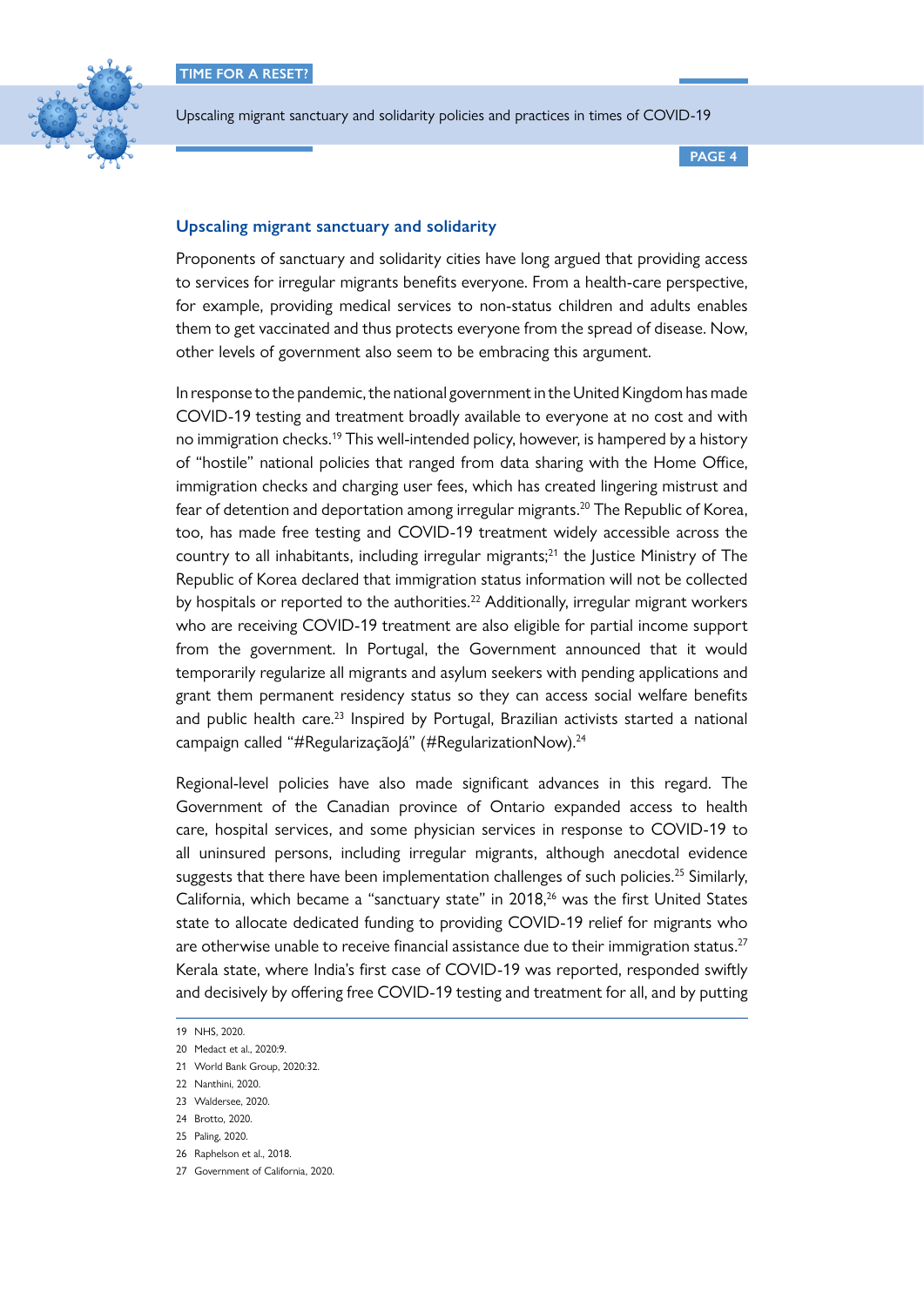

**PAGE 5**

in place a community care plan to support its most vulnerable populations, including migrant workers unable to support themselves.<sup>28</sup> Ontario, California, and Kerala are scaling up the sanctuary and solidarity model from the city to the regional level.

National and regional policies now complement and are increasingly coordinated with urban initiatives. In the United Kingdom, the Minister for Local Government and Homelessness wrote directly to local authorities, requesting that local leaders "utilise alternative powers and funding to assist those with no recourse to public funds who require shelter and other forms of support due to the COVID-19 pandemic".29 In response, the local councils of Birmingham and Liverpool worked with hotels and charities to secure accommodation for hundreds of people.<sup>30</sup> Many other local authorities followed suit, although the implementation has been inconsistent and over a dozen local authorities have still turned people at risk of homelessness away due to their ineligibility for public funds.<sup>31</sup> On 30 March, the Mayor of the United Kingdom's migrant gateway, London,<sup>32</sup> wrote an open letter urging the national government to remove conditions imposed on irregular status residents so that all Londoners could access critical homelessness support and other financial assistance and social services.<sup>33</sup>

In Spain, Barcelona's City Council is working towards change at both regional and national levels. The #PadróSónDrets campaign calls upon all municipalities across the region of Catalonia to implement inclusive policies of active *empadronamiento*, 34 an administrative process involving residents registering with a municipality, thereby granting them access to essential services such as health care and education. By mobilizing all Catalonian municipalities to engage in active and inclusive *empadronamiento*, irregular migrants residing across the region would gain access to critical social services and health care. Simultaneously, Barcelona's City Council delivered a letter to the national government requesting the regularization of all irregular immigrants in the country.35

- 31 Gurnham, 2020.
- 32 Vargas-Silva and Rienzo, 2019.
- 33 Greater London Authority, 2020.
- 34 Ajuntament de Barcelona, 2020.
- 35 Triviño-Salazar, 2020.

<sup>28</sup> UN-Habitat, 2020; Desai, 2020.

<sup>29</sup> Hall, 2020; NRPFN, 2020:2.

<sup>30</sup> Gentleman, 2020.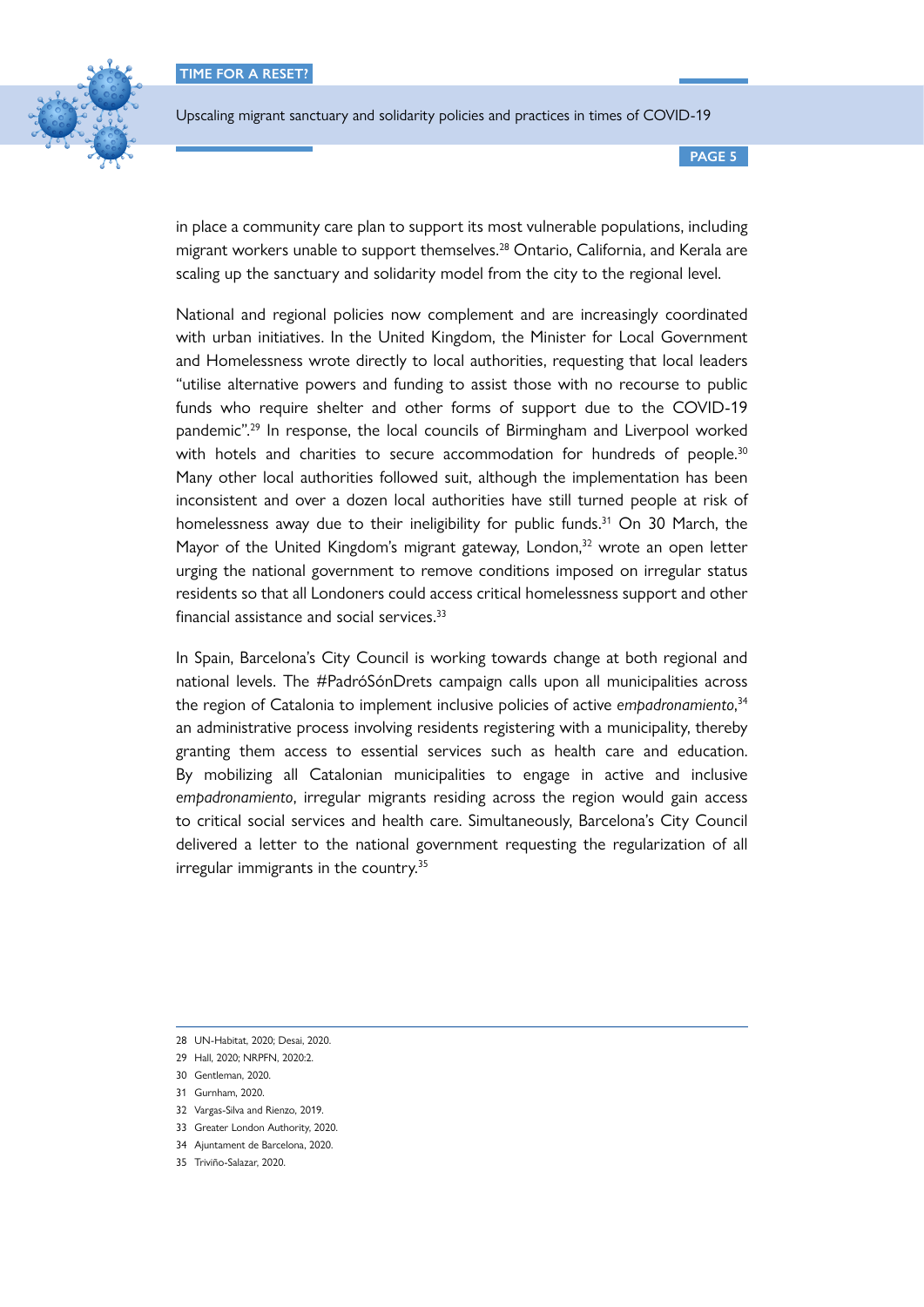

**PAGE 6**

# **Conclusion**

The COVID-19 pandemic has drawn attention to the plight of irregular migrants. We suggest that expanding sanctuary and solidarity policies and practices are critical to address the pandemic effectively at the global scale. While the literature focuses on municipal sanctuary and solidarity policies, the situation during the COVID-19 pandemic highlights the fact that regional and national levels of government play key roles in mitigating the vulnerabilities of irregular migrants. Some national governments are providing irregular migrants with access to health care, financial relief, and sometimes even immigration status. Regional governments have also enacted measures that grant irregular migrants access to medical and financial assistance. In some cases, different levels of government are working together to offer housing assistance and other critical services to irregular migrants.

The COVID-19 pandemic presents a unique moment to push the reset button in the ways that various levels of government collaborate when it comes to the treatment of irregular migrants. Such collaboration is in the interest of society as a whole. The examples presented above illustrate that such collaboration "does not exacerbate vulnerabilities of irregular migrants" as noted in the [Global Compact for](https://www.un.org/en/ga/search/view_doc.asp?symbol=A/RES/73/195)  [Migration](https://www.un.org/en/ga/search/view_doc.asp?symbol=A/RES/73/195) (Objective 15(b)). Rather, it promises to structurally address and reduce the vulnerabilities that COVID-19 has exposed.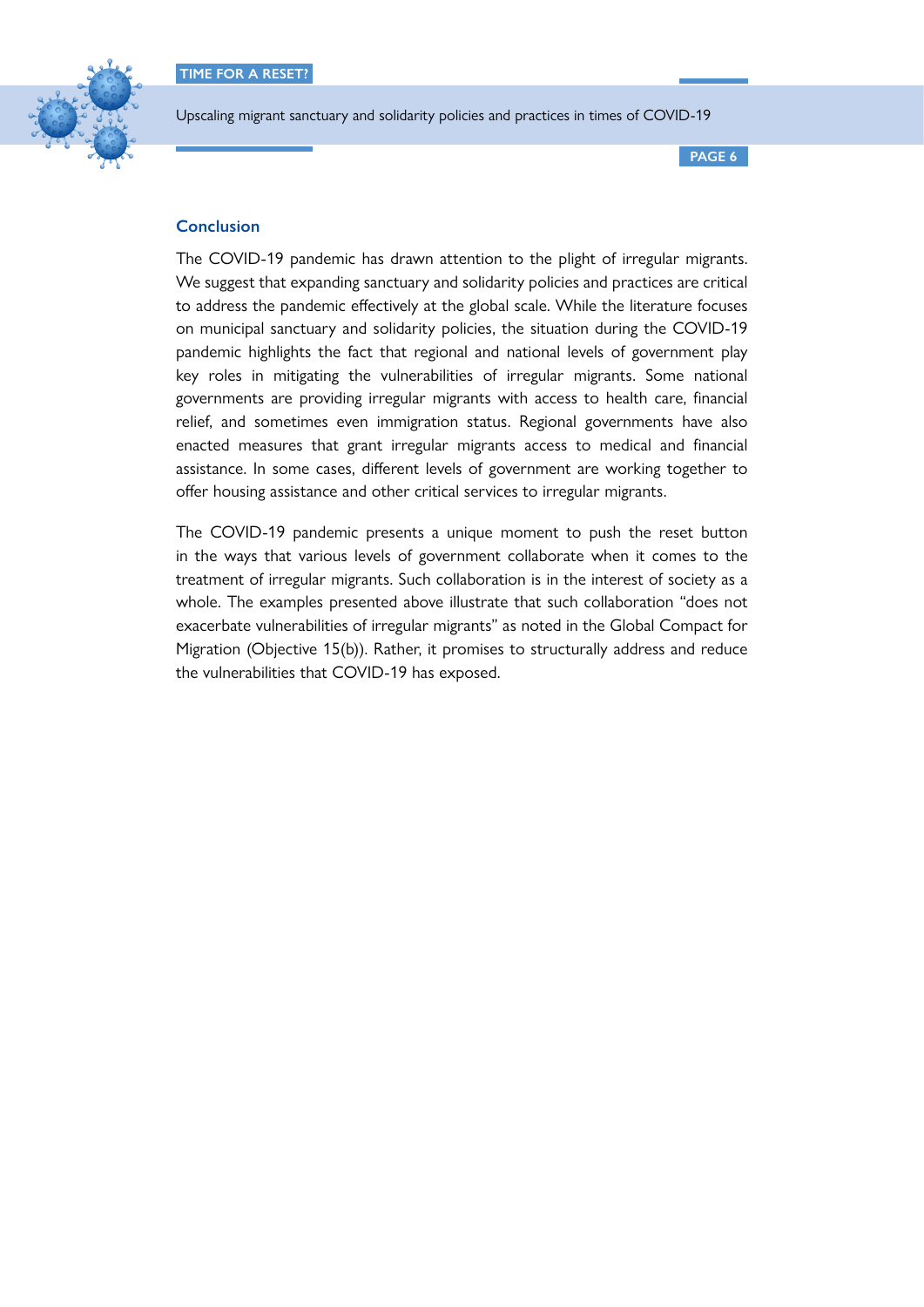

**PAGE 7**

# **References**

Ajuntament de Barcelona

2020 Campaña para el empadronamiento en todos los municipios de Cataluña: Sin padrón, no hay derechos. Derechos de Ciudadanía y Diversidad [Citizenship and Diversity Rights], 30 April. Available at [https://ajuntament.barcelona.cat/dretsidiversitat/es/noticia/campana](https://ajuntament.barcelona.cat/dretsidiversitat/es/noticia/campana-para-el-empadronamiento-en-todos-los-municipios-de-cataluna-sin-padron-no-hay-derechos_943558)[para-el-empadronamiento-en-todos-los-municipios-de-cataluna-sin-padron-no-hay](https://ajuntament.barcelona.cat/dretsidiversitat/es/noticia/campana-para-el-empadronamiento-en-todos-los-municipios-de-cataluna-sin-padron-no-hay-derechos_943558)derechos 943558.

Amuedo-Dorantes, C. and M. Deza

2020 Can sanctuary policies reduce domestic violence? Center for Growth and Opportunity, Utah State University. Working paper 2020.008:3–40. Available at [www.thecgo.org/research/can](http://www.thecgo.org/research/can-sanctuary-policies-reduce-domestic-violence/)[sanctuary-policies-reduce-domestic-violence/](http://www.thecgo.org/research/can-sanctuary-policies-reduce-domestic-violence/).

#### Bauder, H.

2017 Sanctuary cities: Policies and practices in international perspective. *International Migration*, (55)2:174–187. Available at<https://doi.org/10.1111/imig.12308>.

Bauder, H. and D.A. Gonzalez

2018 Municipal responses to 'illegality': Urban sanctuary across national contexts. *Social Inclusion*, (6)1:124–134,<https://dx.doi.org/10.17645/si.v6i1.1273>. Available at [www.cogitatiopress.com/](http://www.cogitatiopress.com/socialinclusion/article/view/1273) [socialinclusion/article/view/1273.](http://www.cogitatiopress.com/socialinclusion/article/view/1273)

#### Brotto, V.

2020 Luta contra Covid-19 motiva mobilizações em vários países por regularização migratória; veja quais. MigraMundo, 22 May. Available at [www.migramundo.com/luta-contra-covid-19](http://www.migramundo.com/luta-contra-covid-19-motiva-mobilizacoes-em-varios-paises-por-regularizacao-migratoria-veja-quais/) [motiva-mobilizacoes-em-varios-paises-por-regularizacao-migratoria-veja-quais/](http://www.migramundo.com/luta-contra-covid-19-motiva-mobilizacoes-em-varios-paises-por-regularizacao-migratoria-veja-quais/).

#### Carranza, D.

2020 El dilema de cómo apoyar durante la cuarentena a venezolanos vulnerables en Bogotá. *Anadolu Agency*, 4 April. Available at [www.aa.com.tr/es/mundo/el-dilema-de-cómo-apoyar](http://www.aa.com.tr/es/mundo/el-dilema-de-cómo-apoyar-durante-la-cuarentena-a-venezolanos-vulnerables-en-bogotá/1791833)[durante-la-cuarentena-a-venezolanos-vulnerables-en-bogotá/1791833.](http://www.aa.com.tr/es/mundo/el-dilema-de-cómo-apoyar-durante-la-cuarentena-a-venezolanos-vulnerables-en-bogotá/1791833)

#### Desai, D.

2020 The Kerala model: How the Indian state's response to Patient Zero helped flatten the COVID-19 curve. *National Post*, 23 April. Available at [https://nationalpost.com/news/world/](https://nationalpost.com/news/world/the-kerala-model-how-a-small-indian-states-treatment-of-the-countrys-covid-19-patient-zero-helped-flatten-the-curve) [the-kerala-model-how-a-small-indian-states-treatment-of-the-countrys-covid-19-patient](https://nationalpost.com/news/world/the-kerala-model-how-a-small-indian-states-treatment-of-the-countrys-covid-19-patient-zero-helped-flatten-the-curve)[zero-helped-flatten-the-curve](https://nationalpost.com/news/world/the-kerala-model-how-a-small-indian-states-treatment-of-the-countrys-covid-19-patient-zero-helped-flatten-the-curve).

## Doctors of the World

2020 An unsafe distance: The impact of the COVID-19 pandemic on excluded people in England. 22 May. Available at [www.doctorsoftheworld.org.uk/news/covid19-rapid-needs](http://www.doctorsoftheworld.org.uk/news/covid19-rapid-needs-assessment/#)[assessment/#](http://www.doctorsoftheworld.org.uk/news/covid19-rapid-needs-assessment/#).

#### Gentleman, A.

2020 Thousands of rough sleepers still unhoused in England, say charities. *The Guardian*, 30 March. Available at [www.theguardian.com/world/2020/mar/30/thousands-of-rough-sleepers-still](http://www.theguardian.com/world/2020/mar/30/thousands-of-rough-sleepers-still-unhoused-in-england-say-charities)[unhoused-in-england-say-charities](http://www.theguardian.com/world/2020/mar/30/thousands-of-rough-sleepers-still-unhoused-in-england-say-charities).

### Government of California

2020 Governor Newsom announces new initiatives to support California workers impacted by COVID-19. Office of Governor Gavin Newsom, 15 April. Available at [www.gov.](http://www.gov.ca.gov/2020/04/15/governor-newsom-announces-new-initiatives-to-support-california-workers-impacted-by-covid-19/) [ca.gov/2020/04/15/governor-newsom-announces-new-initiatives-to-support-california](http://www.gov.ca.gov/2020/04/15/governor-newsom-announces-new-initiatives-to-support-california-workers-impacted-by-covid-19/)[workers-impacted-by-covid-19/.](http://www.gov.ca.gov/2020/04/15/governor-newsom-announces-new-initiatives-to-support-california-workers-impacted-by-covid-19/)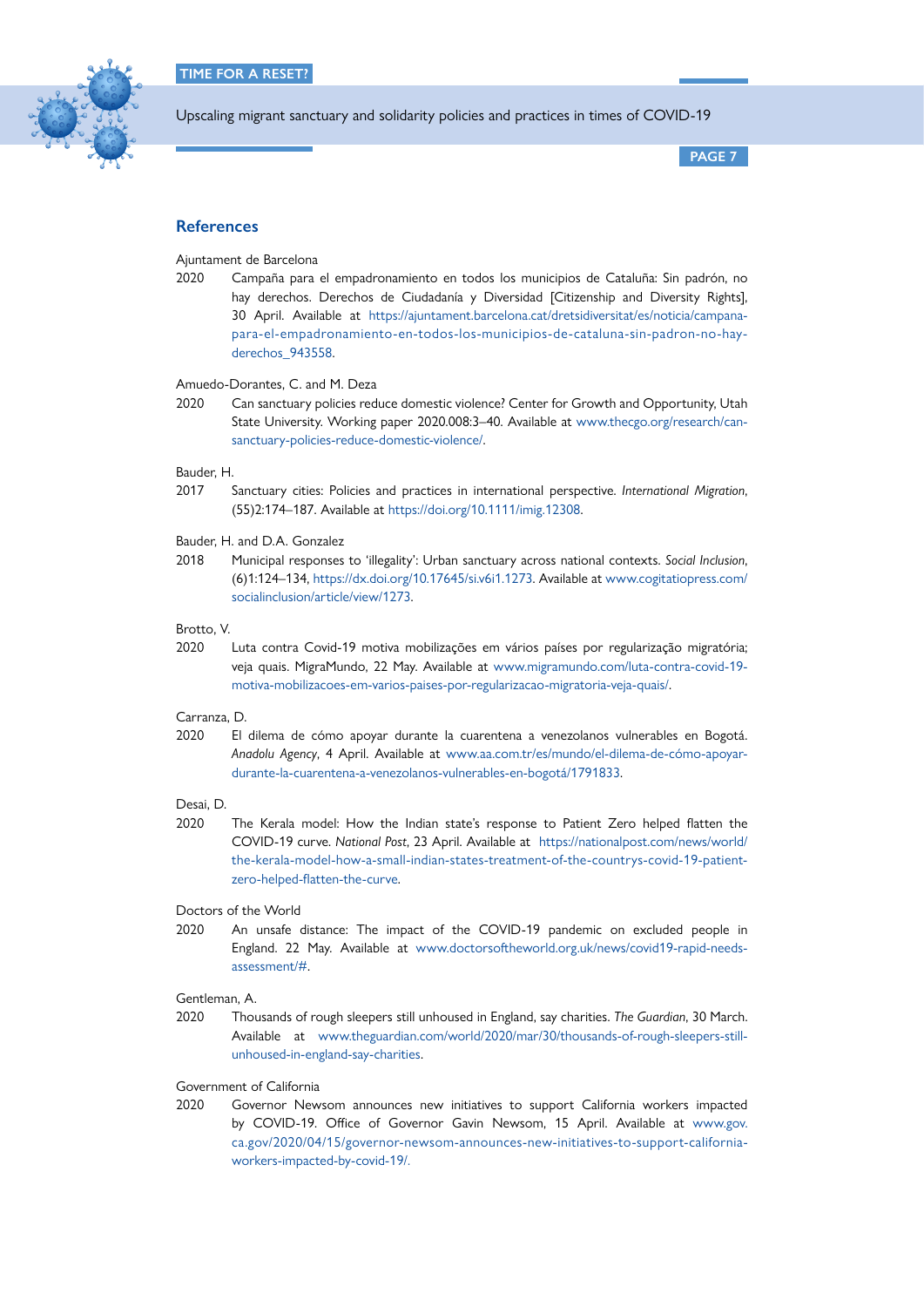

**PAGE 8**

Governo do Estado de São Paulo

2020 Coronavírus – Quais são os direitos dos imigrantes que vivem em São Paulo? [video]. 31 March. Available at [www.youtube.com/watch?v=YyE\\_Ty6\\_RbE.](http://www.youtube.com/watch?v=YyE_Ty6_RbE)

Greater London Authority

2020 Mayor calls for removal of NRPF conditions and Universal Credit wait. Press release, 30 March. Available at [www.london.gov.uk//press-releases/mayoral/mayor-calls-for-support](http://www.london.gov.uk//press-releases/mayoral/mayor-calls-for-support-for-those-with-low-income)[for-those-with-low-income.](http://www.london.gov.uk//press-releases/mayoral/mayor-calls-for-support-for-those-with-low-income)

Grupo Interagencial sobre Flujos Migratorios Mixtos (GIFMM)

2018 Venezuelan refugees and migrants in Colombia – Situational report #4, December 2018. ReliefWeb, December. Available at [https://reliefweb.int/report/colombia/venezuelan](https://reliefweb.int/report/colombia/venezuelan-refugees-and-migrants-colombia-situational-report-4-december-2018)[refugees-and-migrants-colombia-situational-report-4-december-2018.](https://reliefweb.int/report/colombia/venezuelan-refugees-and-migrants-colombia-situational-report-4-december-2018)

Gurnham, H.

2020 NACCOM Covid-19 advocacy – Update on the government's 'everyone in' guidance in relation to those with no recourse to public funds. The No Accommodation Network, 24 May.

Hall, L.

2020 Coronavirus (COVID-19): Letter from Minister Hall to local authorities on plans to protect rough sleepers. United Kingdom Government, 26 March. Available at [www.gov.uk/](http://www.gov.uk/government/publications/letter-from-minister-hall-to-local-authorities) [government/publications/letter-from-minister-hall-to-local-authoritie](http://www.gov.uk/government/publications/letter-from-minister-hall-to-local-authorities)s.

Hudson, G.

2020 We need sanctuary cities and resilience during the COVID-19 pandemic [blog]. openDemocracy, 14 April. Available at [www.opendemocracy.net/en/pandemic-border/we](http://www.opendemocracy.net/en/pandemic-border/we-need-sanctuary-cities-and-resilience-during-covid-19-pandemic/)[need-sanctuary-cities-and-resilience-during-covid-19-pandemic/](http://www.opendemocracy.net/en/pandemic-border/we-need-sanctuary-cities-and-resilience-during-covid-19-pandemic/).

Hudson, G., I. Atak, M. Manocchi and C-A. Hannan

2017 (No) Access T.O.: A pilot study on sanctuary city policy in Toronto, Canada. Ryerson Centre for Immigration and Settlement. RCIS Working paper No. 1. Available at [www.ssrn.com/](http://www.ssrn.com/abstract=2897016) [abstract=2897016](http://www.ssrn.com/abstract=2897016).

International Labour Organization (ILO)

- 2020a ILO Monitor: COVID-19 and the world of work. Third edition. Available at [www.ilo.org/](http://www.ilo.org/wcmsp5/groups/public/---dgreports/---dcomm/documents/briefingnote/wcms_743146.pdf) [wcmsp5/groups/public/---dgreports/---dcomm/documents/briefingnote/wcms\\_743146.pdf.](http://www.ilo.org/wcmsp5/groups/public/---dgreports/---dcomm/documents/briefingnote/wcms_743146.pdf)
- 2020b ILO: As job losses escalate, nearly half of global workforce at risk of losing livelihoods. Press release, 29 April. Available at [www.ilo.org/global/about-the-ilo/newsroom/news/](http://www.ilo.org/global/about-the-ilo/newsroom/news/WCMS_743036/lang--en/index.htm) [WCMS\\_743036/lang--en/index.htm.](http://www.ilo.org/global/about-the-ilo/newsroom/news/WCMS_743036/lang--en/index.htm)

James, S.

2020 AKF Portugal mobilise volunteers to translate key Coronavirus information for migrant communities in Lisbon. Aga Khan Foundation UK, 4 May. Available at [www.akf.org.uk/](http://www.akf.org.uk/akf-portugal-mobilise-volunteers-to-translate-key-coronavirus-information-for-migrant-communities-in-lisbon/) [akf-portugal-mobilise-volunteers-to-translate-key-coronavirus-information-for-migrant](http://www.akf.org.uk/akf-portugal-mobilise-volunteers-to-translate-key-coronavirus-information-for-migrant-communities-in-lisbon/)[communities-in-lisbon/](http://www.akf.org.uk/akf-portugal-mobilise-volunteers-to-translate-key-coronavirus-information-for-migrant-communities-in-lisbon/).

Lang, M.J.

2020 Events DC will give \$15 million in covid-19 relief to hospitality workers, undocumented immigrants. *Washington Post*, 9 April. Available at [www.washingtonpost.com/local/](http://www.washingtonpost.com/local/events-dc-will-give-15-million-in-covid-19-relief-to-hospitality-workers-undocumented-immigrants/2020/04/09/26e3f6ec-7a97-11ea-a130-df573469f094_story.html) [events-dc-will-give-15-million-in-covid-19-relief-to-hospitality-workers-undocumented](http://www.washingtonpost.com/local/events-dc-will-give-15-million-in-covid-19-relief-to-hospitality-workers-undocumented-immigrants/2020/04/09/26e3f6ec-7a97-11ea-a130-df573469f094_story.html)[immigrants/2020/04/09/26e3f6ec-7a97-11ea-a130-df573469f094\\_story.html](http://www.washingtonpost.com/local/events-dc-will-give-15-million-in-covid-19-relief-to-hospitality-workers-undocumented-immigrants/2020/04/09/26e3f6ec-7a97-11ea-a130-df573469f094_story.html).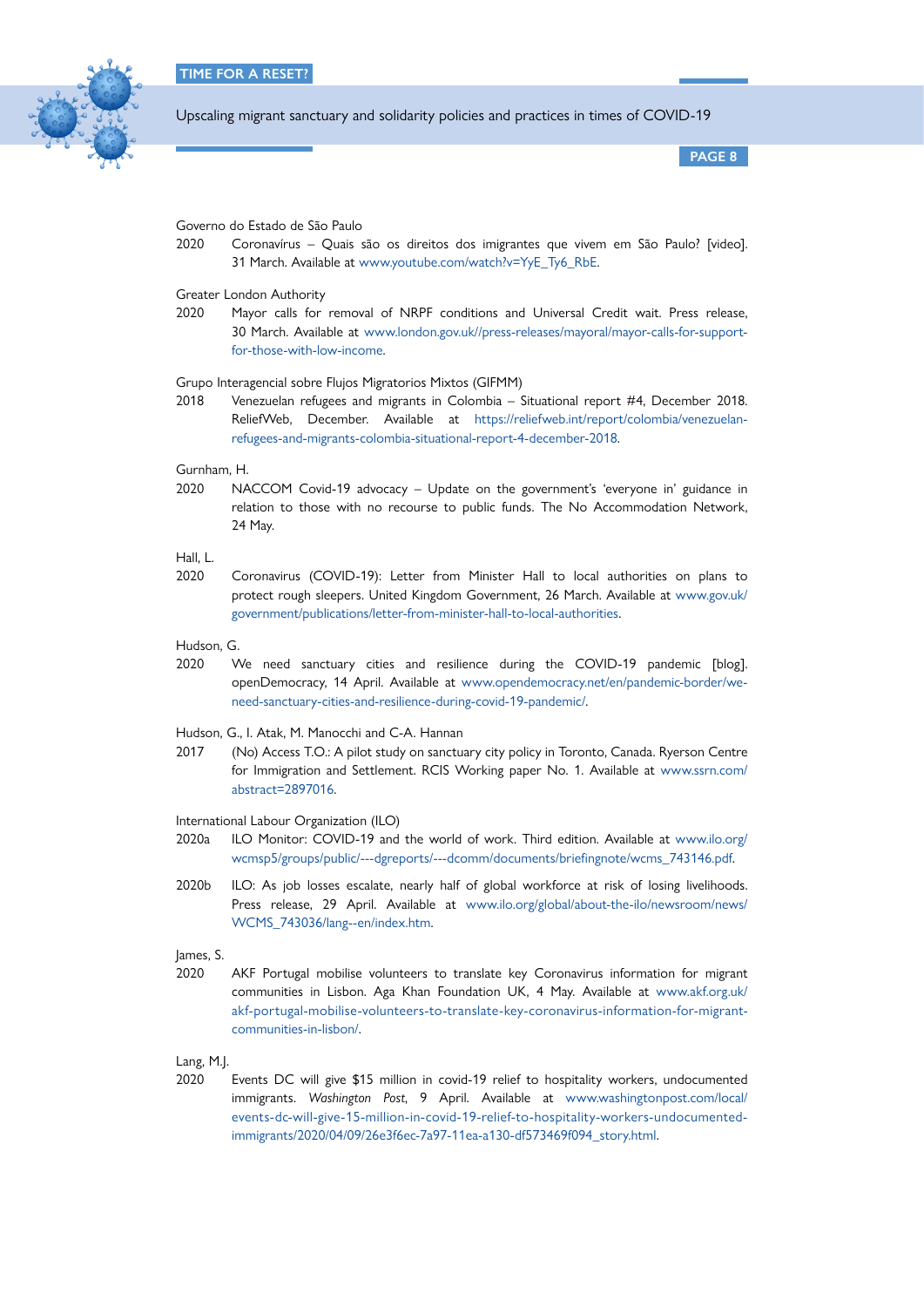

**PAGE 9**

#### Medact, Migrants Organise and New Economics Foundation

2020 Patients not passports: Migrants' access to healthcare during the coronavirus crisis. June. Available at [https://neweconomics.org/uploads/files/Patients-Not-Passports-Migrants-Access](https://neweconomics.org/uploads/files/Patients-Not-Passports-Migrants-Access-to-Healthcare-During-the-Coronavirus-Crisis.pdf)[to-Healthcare-During-the-Coronavirus-Crisis.pdf](https://neweconomics.org/uploads/files/Patients-Not-Passports-Migrants-Access-to-Healthcare-During-the-Coronavirus-Crisis.pdf).

## Migration Data Portal

- 2020 Urbanization and migration. Types of migration, 22 March. Available at [http://](http://migrationdataportal.org/themes/urbanisation-et-migration) [migrationdataportal.org/themes/urbanisation-et-migration](http://migrationdataportal.org/themes/urbanisation-et-migration).
- Muggah, R. and R. Katz
- 2020 How cities around the world are handling COVID-19 and why we need to measure their preparedness [blog]. World Economic Forum, 17 March. Available at [www.weforum.org/](http://www.weforum.org/agenda/2020/03/how-should-cities-prepare-for-coronavirus-pandemics/) [agenda/2020/03/how-should-cities-prepare-for-coronavirus-pandemics/](http://www.weforum.org/agenda/2020/03/how-should-cities-prepare-for-coronavirus-pandemics/).

## Nanthini, S.

2020 Impact of COVID-19: Can irregular migrants cope? ReliefWeb, 2 July. Available at [https://](https://reliefweb.int/report/world/impact-covid-19-can-irregular-migrants-cope) [reliefweb.int/report/world/impact-covid-19-can-irregular-migrants-cope](https://reliefweb.int/report/world/impact-covid-19-can-irregular-migrants-cope).

#### National Health Service (NHS)

2020 Visitors who do not need to pay for NHS treatment. Available at [www.nhs.uk/using-the](http://www.nhs.uk/using-the-nhs/nhs-services/visiting-or-moving-to-england/visitors-who-do-not-need-pay-for-nhs-treatment/)[nhs/nhs-services/visiting-or-moving-to-england/visitors-who-do-not-need-pay-for-nhs](http://www.nhs.uk/using-the-nhs/nhs-services/visiting-or-moving-to-england/visitors-who-do-not-need-pay-for-nhs-treatment/)[treatment/.](http://www.nhs.uk/using-the-nhs/nhs-services/visiting-or-moving-to-england/visitors-who-do-not-need-pay-for-nhs-treatment/)

## *NBC News*

2020 'Another pandemic': Domestic abuse calls spike in Latin America during coronavirus lockdown. 27 April. Available at [www.nbcnews.com/news/latino/another-pandemic-domestic-abuse](http://www.nbcnews.com/news/latino/another-pandemic-domestic-abuse-calls-spike-latin-america-during-coronavirus-n1193281)[calls-spike-latin-america-during-coronavirus-n1193281](http://www.nbcnews.com/news/latino/another-pandemic-domestic-abuse-calls-spike-latin-america-during-coronavirus-n1193281).

#### Nesterak, M.

2020 Minneapolis creates \$5 million COVID-19 relief fund available to undocumented residents. *Minnesota Reformer*, 3 April. Available at [https://minnesotareformer.com/briefs/minneapolis](https://minnesotareformer.com/briefs/minneapolis-creates-5-million-covid-19-relief-fund-available-to-undocumented-residents/)[creates-5-million-covid-19-relief-fund-available-to-undocumented-residents/](https://minnesotareformer.com/briefs/minneapolis-creates-5-million-covid-19-relief-fund-available-to-undocumented-residents/).

#### No Recourse to Public Funds Network (NRPFN)

2020 Supporting people with no recourse to public funds during the coronavirus (Covid-19) pandemic. Factsheet, 19 June. Available at [www.nrpfnetwork.org.uk/Documents/coronavirus](http://www.nrpfnetwork.org.uk/Documents/coronavirus-factsheet.pdf)[factsheet.pdf](http://www.nrpfnetwork.org.uk/Documents/coronavirus-factsheet.pdf).

#### Paling, E.

2020 Migrants in Ontario aren't getting the free health care they were promised. *HuffPost Canada*, 24 April. Available at [www.huffingtonpost.ca/entry/migrants-ontario-coronavirus-free](http://www.huffingtonpost.ca/entry/migrants-ontario-coronavirus-free-health-care_ca_5ea062eec5b69150246c07f7)[health-care\\_ca\\_5ea062eec5b69150246c07f7](http://www.huffingtonpost.ca/entry/migrants-ontario-coronavirus-free-health-care_ca_5ea062eec5b69150246c07f7).

#### Raphelson, S., J. Hobson and C. Bentley

- 2018 California sanctuary law divides state in fierce immigration debate. *NPR*, 17 October. Available at [www.npr.org/2018/10/17/657951176/california-sanctuary-law-divides-state-in](https://www.npr.org/2018/10/17/657951176/california-sanctuary-law-divides-state-in-fierce-immigration-debate)[fierce-immigration-debate.](https://www.npr.org/2018/10/17/657951176/california-sanctuary-law-divides-state-in-fierce-immigration-debate)
- Respuesta a Venezolanos (R4V)
- 2020 Situational report: Colombia. ReliefWeb, May. Available at [https://reliefweb.int/sites/reliefweb.](https://reliefweb.int/sites/reliefweb.int/files/resources/Colombia%20-%20Situational%20Report%20%E2%80%93%20May%202020.pdf) [int/files/resources/Colombia%20-%20Situational%20Report%20%E2%80%93%20May%20](https://reliefweb.int/sites/reliefweb.int/files/resources/Colombia%20-%20Situational%20Report%20%E2%80%93%20May%202020.pdf) [2020.pdf.](https://reliefweb.int/sites/reliefweb.int/files/resources/Colombia%20-%20Situational%20Report%20%E2%80%93%20May%202020.pdf)

## Ríos, N.

2020 Q&A: COVID-19 and health care access. Documented, 27 March. Available at [https://](https://documentedny.com/2020/03/27/qa-covid-19-and-health-care-access/) [documentedny.com/2020/03/27/qa-covid-19-and-health-care-access/.](https://documentedny.com/2020/03/27/qa-covid-19-and-health-care-access/)